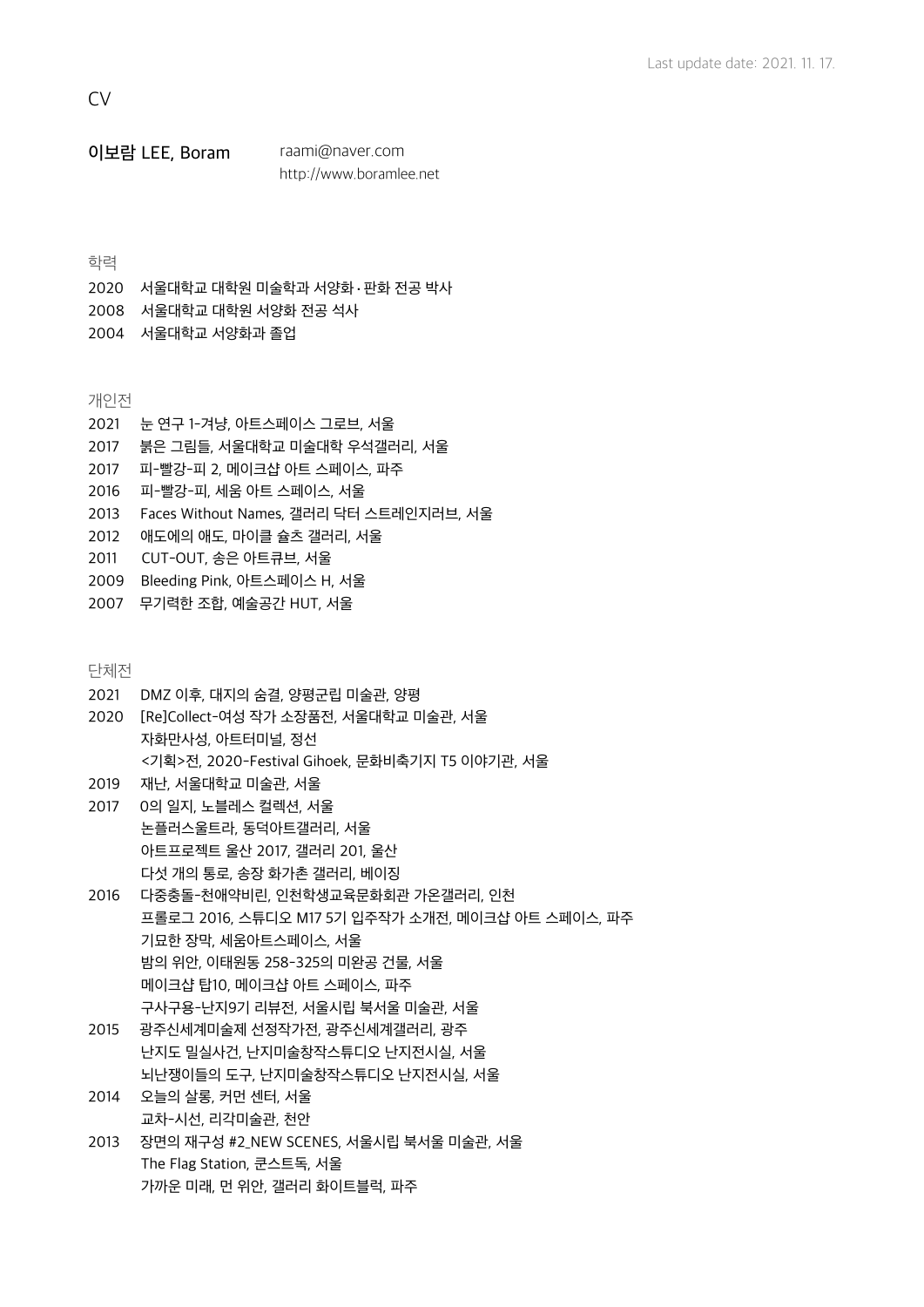- 2012 겨울 겨울 겨울, 봄, 경기도 미술관, 안산 가지 않은 길, 가일 미술관, 가평군
- 2011 Tipping Point, 관훈 갤러리, 서울
- 2010 KIAF2010 Artist Portfolio Presentation Program, KIAF, 코엑스, 서울 Frozen in Time, 스페이스 15, 서울 Zero In - H Emerging Artists, Salon de H, 서울 우리가 미래다 - NPAR 레지던스 1기 보고展, 갤러리 LVS, 서울
- 2009 공간이동, 자이 갤러리, 서울 우문현답, 쿤스트독, 서울 아트인생展, 의정부 예술의 전당, 의정부 New Focus - 갤러리 LVS 젊은 작가 기획전, 갤러리 LVS, 서울
- 2008 열정과 조바심, 갤러리 정미소, 서울 불편한 자화상, 신한 갤러리, 서울 아트인생展, 의정부 예술의 전당, 의정부 사랑특유, 쌈지아트마트, 서울
- 2006 내일을 위한 작가 발굴전, 백송 갤러리, 서울 브레이크 & 브레이크\_ 한 갤러리 신진작가 기획전, 갤러리 한, 서울 타인에게서 숨 쉬다 - '다섯 개의 방', Gallery Dos, 서울
- 2005 Vision 21 The Storytelling, 성신여자대학교 미술관, 서울 cube\_cube\_cube展, 대안공간 아룽아트, 서울 Inside out 회화 모음전, 대안공간 LOOP, 서울 서울청년미술제 포트폴리오 2005, 서울시립미술관, 서울 我: 바라보는 시선, 서울대학교 미술대학 갤러리 우석홀, 서울

레지던시

- 2016 Studio M17 5기, 메이크샵 아트 스페이스, 파주, 한국
- 2015 난지 미술 창작 스튜디오 9기, 서울 시립 미술관, 서울, 한국
- 2009 NPAR 1기, 프라임 문화재단, 서울, 한국

후원

- 2016 서울문화재단 예술작품지원-시각-개인전 선정
- 2012 서울문화재단 시각창작활성화지원 선정
- 2011 서울문화재단 시각창작활성화지원 선정
- 2011 송은아트큐브 무료대관 선정
- 2010 KIAF2010 Artist Portfolio Presentation Program 선정
- 2009 쿤스트독 전시작가 선정
- 2009 아트스페이스 에이치 전시지원 선정
- 2008 신한갤러리 전시지원 선정
- 2005 대안공간 LOOP 회화공모전 선정

#### 인터뷰/ 기사/ 전시리뷰

- 2014 아트인컬처 (12월호)/ Special Feature/ 한국의 회화 13인x13인 Matching & Mapping
- 2014 경향아티클 (no.35)/ Feature/ 좌표없는 현장, 재난의 풍경을 그리는 회화
- 2013 미술세계 (no.349)/ Special Feature/ "피에타, 현대미술의 아이콘이 된 이콘" (글: 박정원)
- 2012 경향아티클 (no.12)/ Art Spot/ 애도에의 애도-이보람 개인전
- 2012 경향아티클 (no.8)/ Discover Artist 1/ "현실의 전투, 공허한 은유, 그리고 그리기" (글: 서정임)
- 2011 아트인컬처 (4월호)/ 포커스/ 손정은전, 이보람전, "핑크빛 사랑 또는 죽음의 무대" (글: 이선영)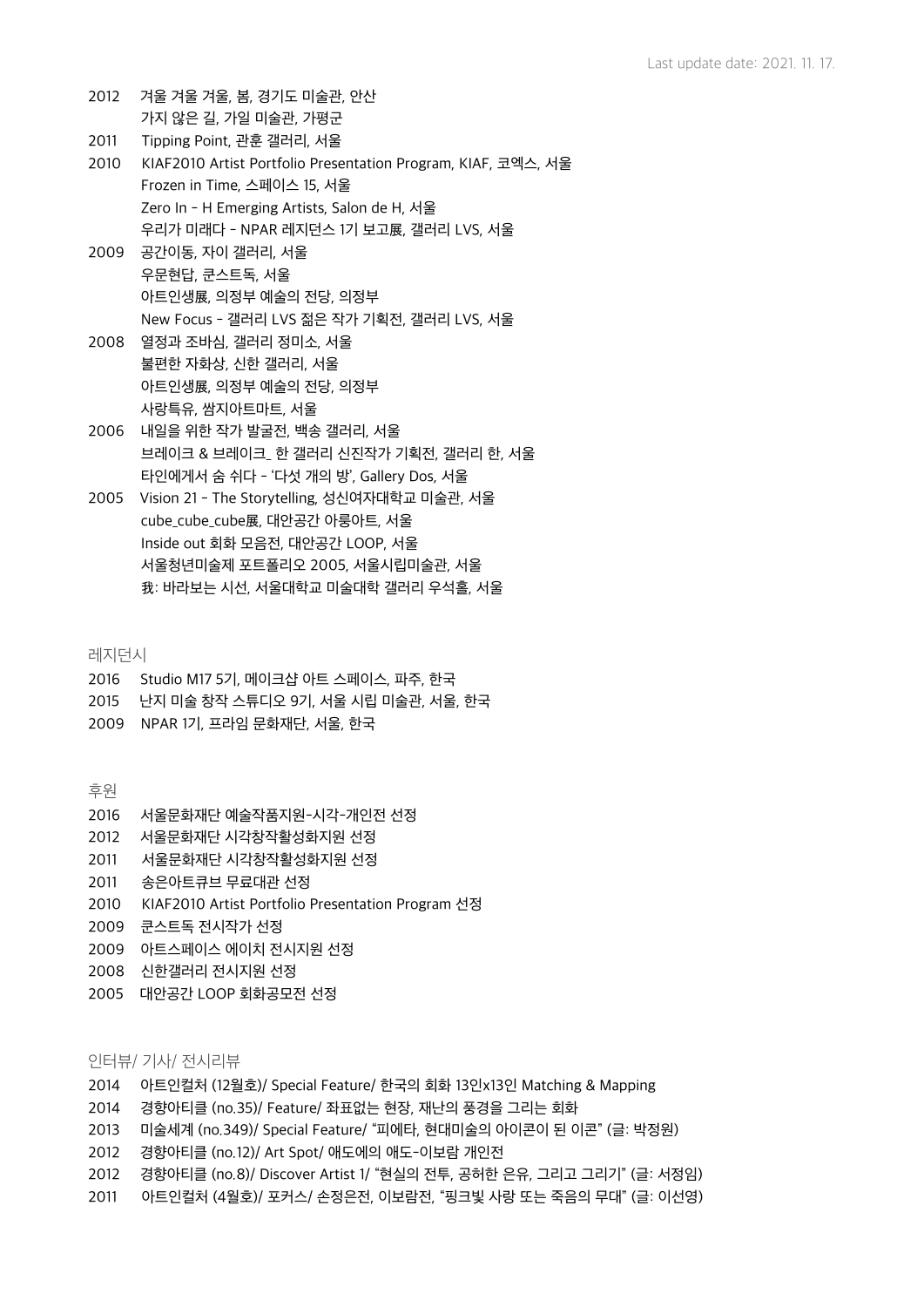2009 미술과비평 (no.18)/ Gallery Album/ 아트스페이스 H, 이보람 개인전, Bleeding Pink

소장 서울대학교 미술관, 서울 메이크샵 아트스페이스, 파주 서울 시립 미술관, 서울 한국 미술 박물관, 서울

●●●

#### EDUCATIONAL BACKGROUNDS

- 2020 DFA in Western painting & Printmaking, Graduate School, Seoul National University, Korea
- 2008 MFA in Western painting, Graduate School, Seoul National University, Korea
- 2004 BFA in Western painting, College of Fine Arts, Seoul National University, Korea

#### SOLO EXHIBITIONS

- 2021 A Study on Eyes 1 AIM, Art Space Grove, Seoul, Korea
- 2017 The Red Paintings, Woosuk Gallery, Seoul National University, Seoul, Korea
- 2017 BLOOD-RED-BLOOD 2, Makeshop Art Space, Paju, Korea
- 2016 Blood-Red-Blood, Seum Art Space, Seoul, Korea
- 2013 Faces Without Names, Gallery Dr. Strangelove, Seoul, Korea
- 2012 Lamentation For Lamentation, Michael Schultz Gallery, Seoul, Korea
- 2011 Cut-Out, Song Eun Art Cube, Seoul, Korea
- 2009 Bleeding Pink, Art Space H, Seoul, Korea
- 2007 Impotent Collage, Gallery HUT, Seoul, Korea

## GROUP EXHIBITIONS

- 2021 The Breath of the Earth after the DMZ, Yangpyeong Museum of Art, Yangpyeong, Korea
- 2020 [Re]Collect-Exhibition of Female Artists' Collection, Seoul National University Museum of Art, Seoul, Korea 2020-Festival Gihoek, T5 Story Hall, Oil Tank Culture Park, Seoul, Korea
- 2019 Disaster, Seoul National University Museum of Art, Seoul, Korea
- 2017 Journal for 0, Noblesse Collection, Seoul, Korea Non Plus Ultra, Dongduk Art Gallery, Seoul, Korea ICAPU 2017, Gallery 201, Ulsan, Korea Five Passages, Songzhuang Artist Village Gallery, Beijing, China
- 2016 Multiple Collision, Gaon Gallery, Incheon Student Education & Culture Center, Incheon, Korea Prologue 2016, Makeshop Art Space, Paju, Korea Bizarre Layer, Seum Art Space, Seoul, Korea Nocturnal Solace, at a building under construction located at 258-325, Itaewondong, Seoul, Korea Makeshop top10, Makeshop Art Space, Paju, Korea SeMA Nanji 9th Review : Experiment & Expression, Buk Seoul Museum of Art, Seoul, Korea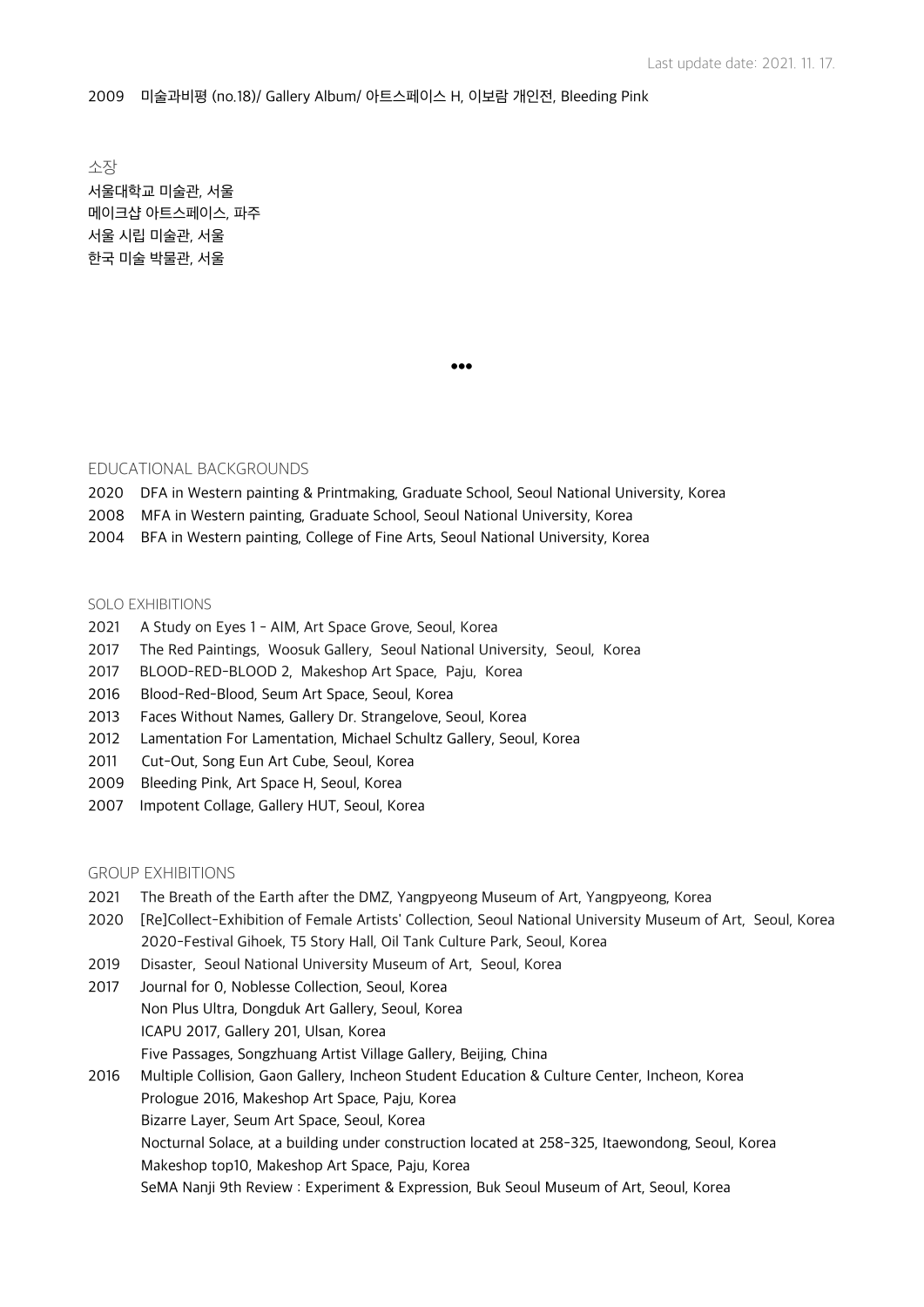- 2015 Gwangju Shinsegae Art Award, Shinsegae Gallery, Gwangju, Korea The Sealed Room Incident of Nanjido, SeMA Naji Exhibition Hall, Seoul, Korea The Tools of Homunculi, SeMA Nanji Exhibition Hall, Seoul, Korea
- 2014 Today's Salon, Common Center, Seoul, Korea Cross-Line of Sight, Ligak Museum of Art, Chunan, Korea
- 2013 NEW SCENES, Buk Seoul Museum of Art, Seoul, Korea The Flag Station, Gallery KunstDoc, Seoul, Korea No Mercy, No Fear, Gallery Whiteblock, Paju, Korea
- 2012 Winter Winter Winter, Spring, Gyeonggi Museum of Modern Art, Ansan, Korea The Road Not Taken, Gail Art Museum, Gapyeong-gun, Korea
- 2011 Tipping Point, Kwan Hoon Gallery, Seoul, Korea
- 2010 KIAF2010 Artist Portfolio Presentation, KIAF, COEX, Seoul, Korea Frozen in Time, Space 15, Seoul, Korea Zero In - H Emerging Artists, Salon de H, Seoul, Korea We are the Future - Artists of NPAR, Gallery LVS, Seoul, Korea
- 2009 A Wise Answer to a Silly Question, Gallery KunstDoc, Seoul, Korea Art Life Project, Uijeongbu Arts Center, Uijeongbu, Korea New Focus, Gallery LVS, Seoul, Korea
- 2008 Passion and Anxiety, Gallery Jung Mi So, Seoul, Korea Suspicious Scene, Gallery Shinhan, Seoul, Korea Art Life Project, Uijeongbu Arts Center, Uijeongbu, Korea Love Peculiar, SSAMZIE art mart, Seoul, Korea
- 2006 New Artists for Tomorrow, Gallery Baiksong, Seoul, Korea Brake & Brake, Gallery Han, Seoul, Korea Five Rooms, Gallery Dos, Seoul, Korea Vision 21 - The Storytelling, Gallery of Sungshin Women's University, Seoul, Korea cube\_cube\_cube, Gallery Aroong Art, Seoul, Korea
- 2005 Inside Out, Gallery LOOP, Seoul, Korea Seoul Exhibition of Young Artists, Seoul Museum of Art, Seoul, Korea I: gaze, Useok Hall, Seoul National University, Seoul, Korea

#### **RESIDENCIES**

- 2016 Studio M17 5th, Makeshop Art Space, Paju, Korea
- 2015 SeMA Nanji Residency 9th, Seoul Museum of Art, Seoul, Korea
- 2009 Neo Prime Artist in Residence Program, Prime Cultural Foundation, Seoul, Korea

## SPONSORED BY

- 2016 Grants for Visual Art Project, Seoul Foundation of Arts and Culture, Korea
- 2015 Selected Artist, Gwangju Shinsegae Art Award, Gwangju, Korea
- 2012 Grants for Visual Art Project, Seoul Foundation of Arts and Culture, Korea
- 2011 Grants for Visual Art Project, Seoul Foundation of Arts and Culture, Korea
- 2011 Solo Exhibition Award, Song Eun Arts & Cultural Foundation, Seoul, Korea
- 2010 Selected Artist, KIAF2010 Artist Portfolio Presentation Program, Seoul, Korea
- 2009 Selected Artist, Gallery KunstDoc Exhibition Program, Seoul, Korea
- 2008 Selected Artist, Gallery Shinhan Exhibiton Program, Seoul, Korea
- 2005 Selected Artist, Inside-Out, Painting Competition, Gallery LOOP, Seoul, Korea